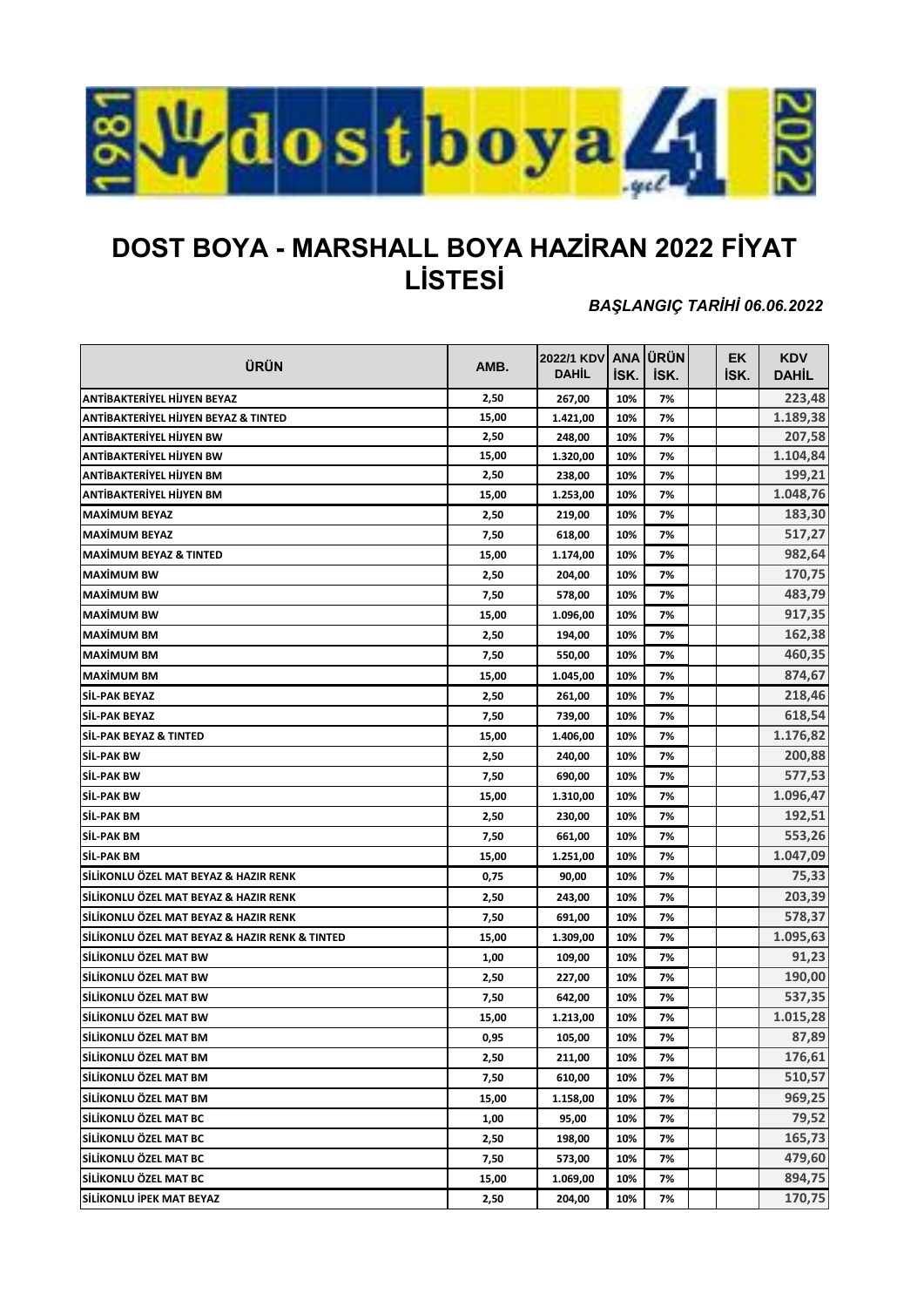| SİLİKONLU İPEK MAT BEYAZ & TINTED       | 15,00            | 1.101,00 | 10%        | 7%       |    | 921,54           |
|-----------------------------------------|------------------|----------|------------|----------|----|------------------|
| SİLİKONLU İPEK MAT BW                   | 2,50             | 192,00   | 10%        | 7%       |    | 160,70           |
| SİLİKONLU İPEK MAT BW                   | 7,50             | 544,00   | 10%        | 7%       |    | 455,33           |
| SİLİKONLU İPEK MAT BW                   | 15,00            | 1.032,00 | 10%        | 7%       |    | 863,78           |
| SİLİKONLU İPEK MAT BM                   | 2,50             | 181,00   | 10%        | 7%       |    | 151,50           |
| SİLİKONLU İPEK MAT BM                   | 15,00            | 981,00   | 10%        | 7%       |    | 821,10           |
| SİLİKONLU İPEK MAT BC                   | 2,50             | 166,00   | 10%        | 7%       |    | 138,94           |
| SİLİKONLU İPEK MAT BC                   | 15,00            | 893,00   | 10%        | 7%       |    | 747,44           |
| SİLİKONLU MAT BEYAZ                     | 2,50             | 194,00   | 10%        | 7%       |    | 162,38           |
| SİLİKONLU MAT BEYAZ                     | 7,50             | 552,00   | 10%        | 7%       |    | 462,02           |
| lSİLİKONLU MAT BEYAZ & TINTED           | 15,00            | 1.045,00 | 10%        | 7%       |    | 874,67           |
| SİLİKONLU MAT BW                        | 2,50             | 182,00   | 10%        | 7%       |    | 152,33           |
| SİLİKONLU MAT BW                        | 7,50             | 518,00   | 10%        | 7%       |    | 433,57           |
| <b>SİLİKONLU MAT BW</b>                 | 15,00            | 981,00   | 10%        | 7%       |    | 821,10           |
| <b>SİLİKONLU MAT BM</b>                 | 2,50             | 174,00   | 10%        | 7%       |    | 145,64           |
| <b>SİLİKONLU MAT BM</b>                 | 15,00            | 931,00   | 10%        | 7%       |    | 779,25           |
| <b>SİLİKONLU MAT BC</b>                 | 2,50             | 158,00   | 10%        | 7%       |    | 132,25           |
| <b>SİLİKONLU MAT BC</b>                 | 15,00            | 848,00   | 10%        | 7%       |    | 709,78           |
| PLASTIK MAT BEYAZ                       | 2,50             | 173,00   | 10%        | 7%       |    | 144,80           |
| PLASTIK MAT BEYAZ                       | 7,50             | 493,00   | 10%        | 7%       |    | 412,64           |
| PLASTIK MAT BEYAZ                       | 15,00            | 934,00   | 10%        | 7%       |    | 781,76           |
| <b>PLASTIK MAT TINTED</b>               | 15,00            | 1.005,00 | 10%        | 7%       |    | 841,19           |
| PLASTIK MAT BM TINTED                   | 15,00            | 1.005,00 | 10%        | 7%       |    | 841,19           |
| PLASTİK MAT BM                          | 2,50             | 165,00   | 10%        | 7%       |    | 138,11           |
| <b>PLASTIK MAT BM</b>                   | 7,50             | 469,00   | 10%        | 7%       |    | 392,55           |
| <b>PLASTIK MAT BM</b>                   | 15,00            | 888,00   | 10%        | 7%       |    | 743,26           |
| PLASTIK MAT ANTRASIT                    | 2,50             | 187,00   | 10%        | 7%       |    | 156,52           |
| PLASTIK MAT ANTRASIT                    | 15,00            | 1.005,00 | 10%        | 7%       |    | 841,19           |
| PLASTIK MAT SIYAH                       | 2,50             | 187,00   | 10%        | 7%       |    | 156,52           |
| PLASTIK MAT SIYAH                       | 15,00            |          | 10%        | 7%       |    | 841,19           |
|                                         |                  | 1.005,00 | 10%        |          |    | 148,99           |
| <b>EXPORT MAT BEYAZ</b>                 | 2,50             | 178,00   |            | 7%       |    | 416,83           |
| <b>EXPORT MAT BEYAZ</b>                 | 7,50             | 498,00   | 10%        | 7%       |    |                  |
| <b>EXPORT MAT BEYAZ &amp; TINTED</b>    | 15,00            | 939,00   | 10%        | 7%       |    | 785,94<br>140,62 |
| <b>EXPORT MAT BW</b>                    | 2,50             | 168,00   | 10%<br>10% | 7%<br>7% |    |                  |
| <b>EXPORT MAT BW</b>                    | 7,50             | 461,00   |            |          |    | 385,86           |
| <b>EXPORT MAT BW</b>                    | 15,00            | 870,00   | 10%        | 7%       |    | 728,19           |
| <b>EXPORT MAT BM</b>                    | 2,50             | 160,00   | 10%        | 7%       |    | 133,92           |
| <b>EXPORT MAT BM</b>                    | 7,50             | 438,00   | 10%        | 7%       |    | 366,61           |
| <b>EXPORT MAT BM</b>                    | 15,00            | 829,00   | 10%        | 7%       |    | 693,87           |
| <b>EXPORT MAT BC</b>                    | 2,50             | 142,00   | 10%        | 7%       |    | 118,85           |
| <b>EXPORT MAT BC</b>                    | 7,50             | 398,00   | 10%        | 7%       |    | 333,13<br>640,31 |
| <b>EXPORT MAT BC</b>                    | 15,00            | 765,00   | 10%        | 7%       |    |                  |
| <b>TAVAN BOYASI</b>                     | 3,5 KG / 1,99 L  | 82,00    | 10%        | 7%       | 5% | 65,20            |
| <b>TAVAN BOYASI</b>                     | 10 KG / 5,68 L   | 203,00   | 10%        | 7%       | 5% | 161,42           |
| <b>TAVAN BOYASI</b>                     | 17,5 KG / 9,94 L | 330,00   | 10%        | 7%       | 5% | 262,40           |
| <b>PANEL KAPI BW</b>                    | 1,00             | 160,00   | 10%        | 7%       |    | 133,92           |
| <b>PANEL KAPI BW</b>                    | 2,50             | 360,00   | 10%        | 7%       |    | 301,32           |
| <b>PANEL KAPI BEYAZ</b>                 | 1,00             | 160,00   | 10%        | 7%       |    | 133,92           |
| <b>PANEL KAPI BEYAZ</b>                 | 2,50             | 360,00   | 10%        | 7%       |    | 301,32           |
| SOLVENT BAZLI PANEL KAPI BEYAZ          | 0,75             | 125,00   | 10%        | 12%      |    | 99,00            |
| SOLVENT BAZLI PANEL KAPI BEYAZ          | 2,50             | 357,00   | 10%        | 12%      |    | 282,74           |
| SOLVENT BAZLI PANEL KAPI BEYAZ & TINTED | 15,00            | 2.005,00 | 10%        | 12%      |    | 1.587,96         |
| SOLVENT BAZLI PANEL KAPI BW             | 1,00             | 161,67   | 10%        | 12%      |    | 128,04           |
| SOLVENT BAZLI PANEL KAPI BW             | 2,50             | 346,29   | 10%        | 12%      |    | 274,26           |
| SOLVENT BAZLI PANEL KAPI BW             | 15,00            | 1.944,85 | 10%        | 12%      |    | 1.540,32         |
| SOLVENT BAZLI PANEL KAPI BC             | 1,00             | 158,33   | 10%        | 12%      |    | 125,40           |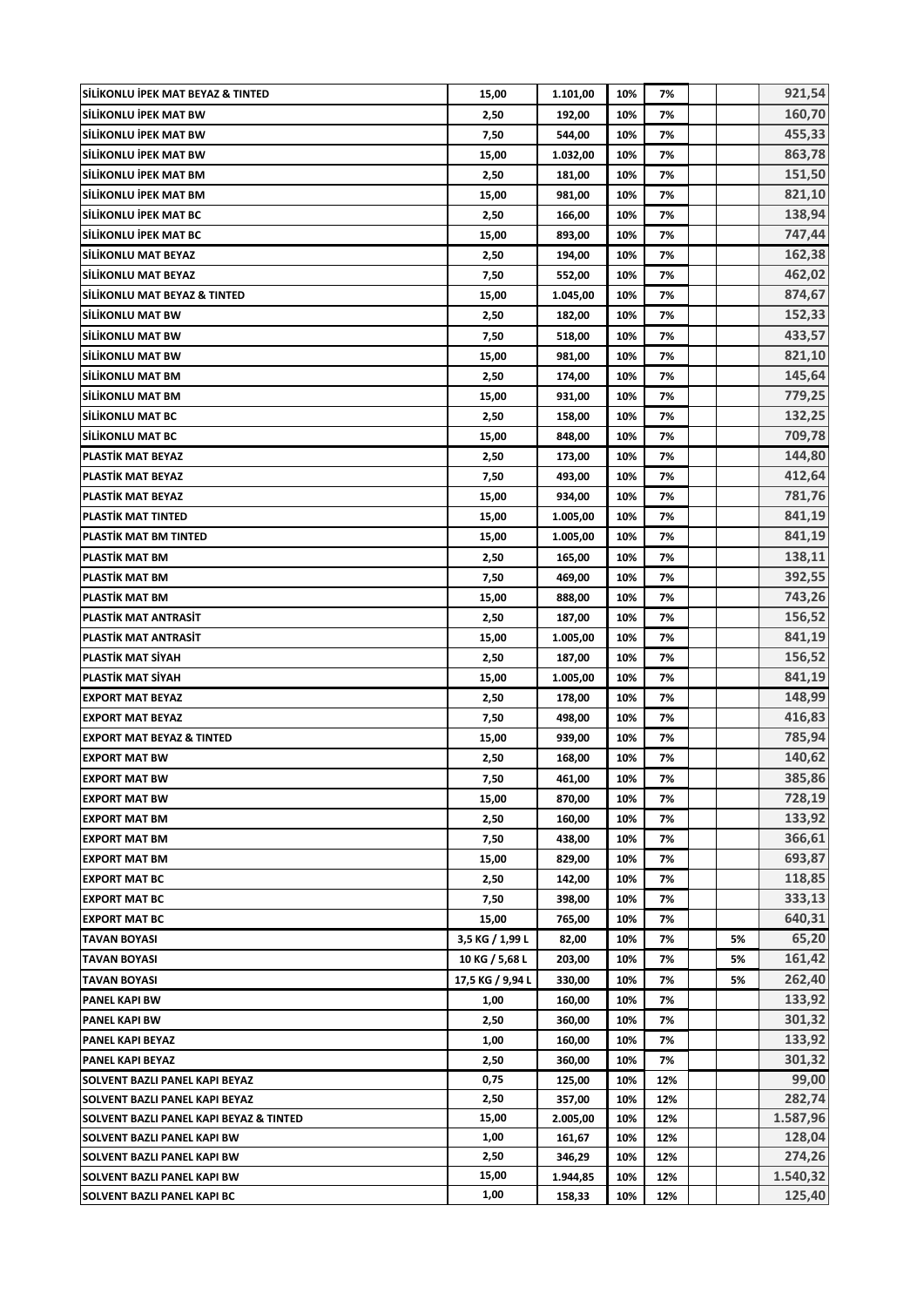| SOLVENT BAZLI PANEL KAPI BC                              | 2,50          | 339,15          | 10%        | 12%        |  | 268,61             |
|----------------------------------------------------------|---------------|-----------------|------------|------------|--|--------------------|
| SOLVENT BAZLI PANEL KAPI BC                              | 15,00         | 1.904,75        | 10%        | 12%        |  | 1.508,56           |
| PASTEL YARI MAT BEYAZ & HAZIR RENK                       | 0,75          | 129,00          | 10%        | 12%        |  | 102,17             |
| PASTEL YARI MAT BEYAZ & HAZIR RENK                       | 2,50          | 382,00          | 10%        | 12%        |  | 302,54             |
| PASTEL YARI MAT BEYAZ & HAZIR RENK & TINTED              | 15,00         | 2.070,00        | 10%        | 12%        |  | 1.639,44           |
| <b>PASTEL YARI MAT BW</b>                                | 1,00          | 151,00          | 10%        | 12%        |  | 119,59             |
| PASTEL YARI MAT BW                                       | 2,50          | 355,00          | 10%        | 12%        |  | 281,16             |
| PASTEL YARI MAT BW                                       | 7,50          | 1.003,00        | 10%        | 12%        |  | 794,38             |
| <b>PASTEL YARI MAT BW</b>                                | 15,00         | 1.908,00        | 10%        | 12%        |  | 1.511,14           |
| PASTEL YARI MAT BM                                       | 0,95          | 135,00          | 10%        | 12%        |  | 106,92             |
| PASTEL YARI MAT BM                                       | 2,50          | 311,00          | 10%        | 12%        |  | 246,31             |
| PASTEL YARI MAT BM                                       | 7,50          | 889,00          | 10%        | 12%        |  | 704,09             |
| PASTEL YARI MAT BM                                       | 15,00         | 1.688,00        | 10%        | 12%        |  | 1.336,90           |
| PASTEL YARI MAT BC                                       | 1,00          | 123,00          | 10%        | 12%        |  | 97,42              |
| PASTEL YARI MAT BC                                       | 2,50          | 277,00          | 10%        | 12%        |  | 219,38             |
| PASTEL YARI MAT BC                                       | 7,50          | 796,00          | 10%        | 12%        |  | 630,43             |
| PASTEL YARI MAT BC                                       | 15,00         | 1.517,00        | 10%        | 12%        |  | 1.201,46           |
| LUXE PARLAK BEYAZ & HAZIR RENK                           | 0,38          | 94,00           | 10%        | 12%        |  | 74,45              |
| LUXE PARLAK BEYAZ & HAZIR RENK                           | 0,75          | 140,00          | 10%        | 12%        |  | 110,88             |
| LUXE PARLAK BEYAZ & HAZIR RENK                           | 2,50          | 392,00          | 10%        | 12%        |  | 310,46             |
| LUXE PARLAK BEYAZ & HAZIR RENK                           | 3,75          | 565,00          | 10%        | 12%        |  | 447,48             |
| LUXE PARLAK BEYAZ & HAZIR RENK                           | 7,50          | 1.067,00        | 10%        | 12%        |  | 845,06             |
| LUXE PARLAK BEYAZ & HAZIR RENK & TINTED                  | 15,00         | 2.032,00        | 10%        | 12%        |  | 1.609,34           |
| <b>LUXE PARLAK BW</b>                                    | 1,00          | 167,00          | 10%        | 12%        |  | 132,26             |
| <b>LUXE PARLAK BW</b>                                    | 2,50          | 374,00          | 10%        | 12%        |  | 296,21             |
| <b>LUXE PARLAK BW</b>                                    | 7,50          | 1.001,00        | 10%        | 12%        |  | 792,79             |
| <b>LUXE PARLAK BW</b>                                    | 15,00         | 1.930,00        | 10%        | 12%        |  | 1.528,56           |
| <b>LUXE PARLAK BM</b>                                    | 1,00          | 156,00          | 10%        | 12%        |  | 123,55             |
| LUXE PARLAK BM                                           | 2,50          | 331,00          | 10%        | 12%        |  | 262,15             |
| LUXE PARLAK BM                                           | 7,50          | 895,00          | 10%        | 12%        |  | 708,84             |
| LUXE PARLAK BM                                           | 15,00         | 1.723,00        | 10%        | 12%        |  | 1.364,62           |
| <b>LUXE PARLAK BC</b>                                    | 1,00          | 140,00          | 10%        | 12%        |  | 110,88             |
| LUXE PARLAK BC                                           | 2,50          | 297,00          | 10%        | 12%        |  | 235,22             |
| <b>LUXE PARLAK BC</b>                                    | 7,50          | 808,00          | 10%        | 12%        |  | 639,94             |
| LUXE PARLAK BC                                           | 15,00         | 1.514,00        | 10%        | 12%        |  | 1.199,09           |
| <b>PASTEL MAT</b>                                        | 0,75          | 121,00          | 10%        | 12%        |  | 95,83              |
| <b>PASTEL MAT</b>                                        | 2,50          | 338,00          | 10%        | 12%        |  | 267,70             |
| <b>ENAMEL PARLAK BEYAZ &amp; HAZIR RENK</b>              | 0,75          | 125,00          | 10%        | 12%        |  | 99,00              |
| <b>ENAMEL PARLAK BEYAZ &amp; HAZIR RENK</b>              | 2,50          | 347,00          | 10%        | 12%        |  | 274,82             |
| <b>ENAMEL PARLAK BEYAZ &amp; HAZIR RENK</b>              | 7,50          | 967,00          | 10%        | 12%        |  | 765,86             |
| <b>ENAMEL PARLAK BEYAZ &amp; HAZIR RENK &amp; TINTED</b> | 15,00         | 1.823,00        | 10%        | 12%        |  | 1.443,82           |
| <b>ENAMEL PARLAK BW</b>                                  | 1,00          | 151,00          | 10%        | 12%        |  | 119,59             |
| <b>ENAMEL PARLAK BW</b>                                  | 2,50          | 331,00          | 10%        | 12%        |  | 262,15             |
| <b>ENAMEL PARLAK BW</b>                                  | 7,50          | 918,00          | 10%        | 12%        |  | 727,06             |
| <b>ENAMEL PARLAK BW</b>                                  | 15,00         | 1.732,00        | 10%        | 12%        |  | 1.371,74           |
| <b>ENAMEL PARLAK BM</b>                                  | 1,00          | 140,00          | 10%        | 12%        |  | 110,88             |
| <b>ENAMEL PARLAK BM</b>                                  | 2,50          | 293,00          | 10%        | 12%        |  | 232,06             |
|                                                          |               |                 |            |            |  |                    |
| <b>ENAMEL PARLAK BM</b>                                  | 7,50          | 812,00          | 10%<br>10% | 12%<br>12% |  | 643,10<br>1.213,34 |
| <b>ENAMEL PARLAK BM</b>                                  | 15,00         | 1.532,00        |            |            |  |                    |
| <b>ENAMEL PARLAK BC</b>                                  | 1,00          | 125,00          | 10%        | 12%        |  | 99,00              |
| <b>ENAMEL PARLAK BC</b>                                  | 2,50          | 263,00          | 10%<br>10% | 12%        |  | 208,30             |
| <b>ENAMEL PARLAK BC</b>                                  |               |                 |            | 12%        |  | 578,95             |
|                                                          | 7,50          | 731,00          |            |            |  |                    |
| <b>ENAMEL PARLAK BC</b>                                  | 15,00         | 1.388,00        | 10%        | 12%        |  | 1.099,30           |
| IÇ CEPHE MACUN                                           | 4,5 Kg        | 122,00          | 10%        | 7%         |  | 102,11             |
| IÇ CEPHE MACUN<br><b>IZOLASYON ASTARI</b>                | 25 Kg<br>0,75 | 538,00<br>44,00 | 10%<br>10% | 7%<br>7%   |  | 450,31<br>36,83    |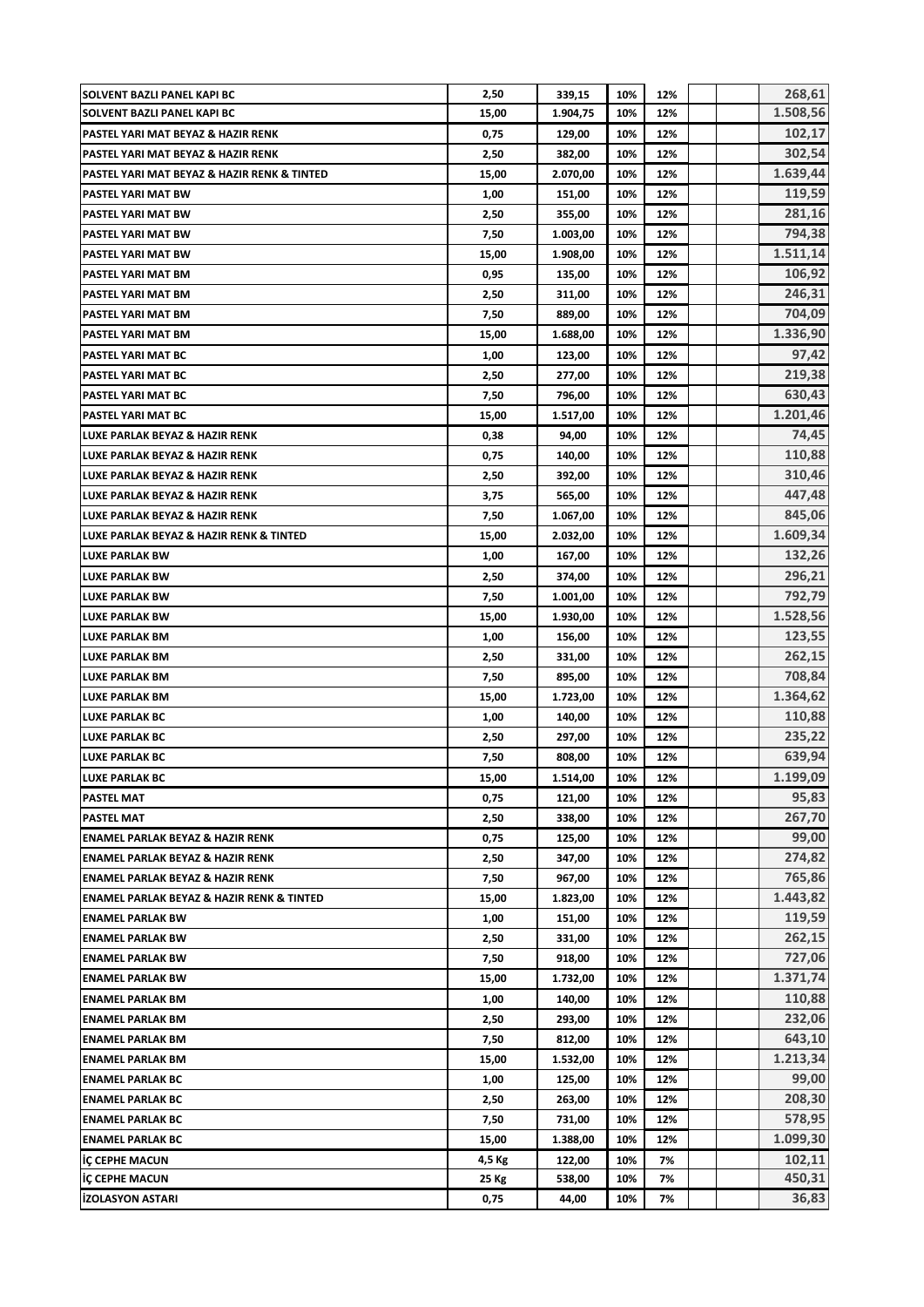| <b>IZOLASYON ASTARI</b>                               | 2,50  | 122,00   | 10% | 7%  |  | 102,11   |
|-------------------------------------------------------|-------|----------|-----|-----|--|----------|
| <b>İZOLASYON ASTARI</b>                               | 7,50  | 341,00   | 10% | 7%  |  | 285,42   |
| <b>İZOLASYON ASTARI</b>                               | 15,00 | 634,00   | 10% | 7%  |  | 530,66   |
| GEÇİŞ ASTARI                                          | 2,50  | 121,00   | 10% | 7%  |  | 101,28   |
| <b>GECIS ASTARI</b>                                   | 7,50  | 318,00   | 10% | 7%  |  | 266,17   |
| <b>GECIS ASTARI</b>                                   | 15,00 | 605,00   | 10% | 7%  |  | 506,39   |
| <b>SATEN ALÇI ASTARI</b>                              | 0,75  | 29,00    | 10% | 7%  |  | 24,27    |
| <b>SATEN ALÇI ASTARI</b>                              | 4,00  | 134,00   | 10% | 7%  |  | 112,16   |
| <b>SATEN ALÇI ASTARI</b>                              | 15,00 | 451,00   | 10% | 7%  |  | 377,49   |
| <b>ENAMEL SENTETIK ASTAR</b>                          | 1 Kg  | 82,00    | 10% | 12% |  | 64,94    |
| <b>ENAMEL SENTETIK ASTAR</b>                          | 3 Kg  | 203,00   | 10% | 12% |  | 160,78   |
| <b>ENAMEL SENTETIK ASTAR</b>                          | 20 Kg | 1.237,00 | 10% | 12% |  | 979,70   |
| <b>ENAMEL ANTIPAS</b>                                 | 1 Kg  | 78,00    | 10% | 12% |  | 61,78    |
| <b>ENAMEL ANTIPAS</b>                                 | 3 Kg  | 208,00   | 10% | 12% |  | 164,74   |
| <b>ENAMEL ANTIPAS</b>                                 | 20 Kg | 1.253,00 | 10% | 12% |  | 992,38   |
| <b>AKRİKOR SİLİKONLU + AKRİLİK BEYAZ</b>              | 2,50  | 272,00   | 10% | 7%  |  | 227,66   |
| <b>AKRİKOR SİLİKONLU + AKRİLİK BEYAZ</b>              | 7,50  | 770,00   | 10% | 7%  |  | 644,49   |
| <b>AKRİKOR SİLİKONLU + AKRİLİK BEYAZ &amp; TINTED</b> | 15,00 | 1.419,00 | 10% | 7%  |  | 1.187,70 |
| AKRİKOR SİLİKONLU + AKRİLİK BW                        | 2,50  | 243,00   | 10% | 7%  |  | 203,39   |
| AKRİKOR SİLİKONLU + AKRİLİK BW                        | 7,50  | 693,00   | 10% | 7%  |  | 580,04   |
| <b>AKRİKOR SİLİKONLU + AKRİLİK BW</b>                 | 15,00 | 1.277,00 | 10% | 7%  |  | 1.068,85 |
| <b>AKRİKOR SİLİKONLU + AKRİLİK BM</b>                 | 2,50  | 215,00   | 10% | 7%  |  | 179,96   |
| <b>AKRİKOR SİLİKONLU + AKRİLİK BM</b>                 | 7,50  | 610,00   | 10% | 7%  |  | 510,57   |
| <b>AKRİKOR SİLİKONLU + AKRİLİK BM</b>                 | 15,00 | 1.122,00 | 10% | 7%  |  | 939,11   |
| <b>AKRİKOR SİLİKONLU + AKRİLİK BC</b>                 | 2,50  | 181,00   | 10% | 7%  |  | 151,50   |
| <b>AKRİKOR SİLİKONLU + AKRİLİK BC</b>                 | 7,50  | 512,00   | 10% | 7%  |  | 428,54   |
| <b>AKRİKOR SİLİKONLU + AKRİLİK BC</b>                 | 15,00 | 942,00   | 10% | 7%  |  | 788,45   |
| <b>AKRİKOR SAF AKRİLİK BEYAZ</b>                      | 2,50  | 298,00   | 10% | 7%  |  | 249,43   |
| <b>AKRİKOR SAF AKRİLİK BEYAZ &amp; TINTED</b>         | 15,00 | 1.552,00 | 10% | 7%  |  | 1.299,02 |
| <b>AKRİKOR SAF AKRİLİK BW</b>                         | 2,50  | 269,00   | 10% | 7%  |  | 225,15   |
| <b>AKRİKOR SAF AKRİLİK BW</b>                         | 15,00 | 1.397,00 | 10% | 7%  |  | 1.169,29 |
| <b>AKRİKOR SAF AKRİLİK BM</b>                         | 2,50  | 237,00   | 10% | 7%  |  | 198,37   |
| <b>AKRİKOR SAF AKRİLİK BM</b>                         | 15,00 | 1.226,00 | 10% | 7%  |  | 1.026,16 |
| <b>AKRİKOR SAF AKRİLİK BC</b>                         | 2,50  | 198,00   | 10% | 7%  |  | 165,73   |
| <b>AKRİKOR SAF AKRİLİK BC</b>                         | 15,00 | 1.032,00 | 10% | 7%  |  | 863,78   |
| <b>AKRİKOR ELASTOMERİK BEYAZ</b>                      | 2,50  | 334,00   | 10% | 7%  |  | 279,56   |
| <b>AKRİKOR ELASTOMERİK BEYAZ &amp; TINTED</b>         | 15,00 | 1.755,00 | 10% | 7%  |  | 1.468,94 |
| <b>AKRİKOR ELASTOMERİK BW</b>                         | 2,50  | 301,00   | 10% | 7%  |  | 251,94   |
| <b>AKRİKOR ELASTOMERİK BW</b>                         | 15,00 | 1.581,00 | 10% | 7%  |  | 1.323,30 |
| <b>AKRİKOR ELASTOMERİK BM</b>                         | 2,50  | 264,00   | 10% | 7%  |  | 220,97   |
| <b>AKRİKOR ELASTOMERİK BM</b>                         | 15,00 | 1.389,00 | 10% | 7%  |  | 1.162,59 |
| AKRİKOR SİL.+AKRİLİK GRENLİ BEYAZ VE TINTED           |       |          |     |     |  | 685,50   |
|                                                       | 20 Kg | 819,00   | 10% | 7%  |  |          |
| <b>PROTECT SİLİKONLU FLAT BEYAZ</b>                   | 2,50  | 225,00   | 10% | 7%  |  | 188,33   |
| PROTECT SILIKONLU FLAT BEYAZ                          | 7,50  | 642,00   | 10% | 7%  |  | 537,35   |
| PROTECT SILIKONLU FLAT BEYAZ & TINTED                 | 15,00 | 1.238,00 | 10% | 7%  |  | 1.036,21 |
| PROTECT SİLİKONLU FLAT BW                             | 2,50  | 206,00   | 10% | 7%  |  | 172,42   |
| PROTECT SİLİKONLU FLAT BW                             | 7,50  | 594,00   | 10% | 7%  |  | 497,18   |
| PROTECT SİLİKONLU FLAT BW                             | 15,00 | 1.134,00 | 10% | 7%  |  | 949,16   |
| <b>PROTECT SILIKONLU FLAT BM</b>                      | 2,50  | 187,00   | 10% | 7%  |  | 156,52   |
| PROTECT SİLİKONLU FLAT BM                             | 7,50  | 531,00   | 10% | 7%  |  | 444,45   |
| PROTECT SILIKONLU FLAT BM                             | 15,00 | 1.013,00 | 10% | 7%  |  | 847,88   |
| <b>PROTECT SILIKONLU FLAT BC</b>                      | 2,50  | 150,00   | 10% | 7%  |  | 125,55   |
| <b>PROTECT SILIKONLU FLAT BC</b>                      | 7,50  | 424,00   | 10% | 7%  |  | 354,89   |
| <b>PROTECT SILIKONLU FLAT BC</b>                      | 15,00 | 803,00   | 10% | 7%  |  | 672,11   |
| <b>AKRİKOR AKRİLİK GRENLİ + TINTED</b>                | 20,00 | 890,00   | 10% | 7%  |  | 744,93   |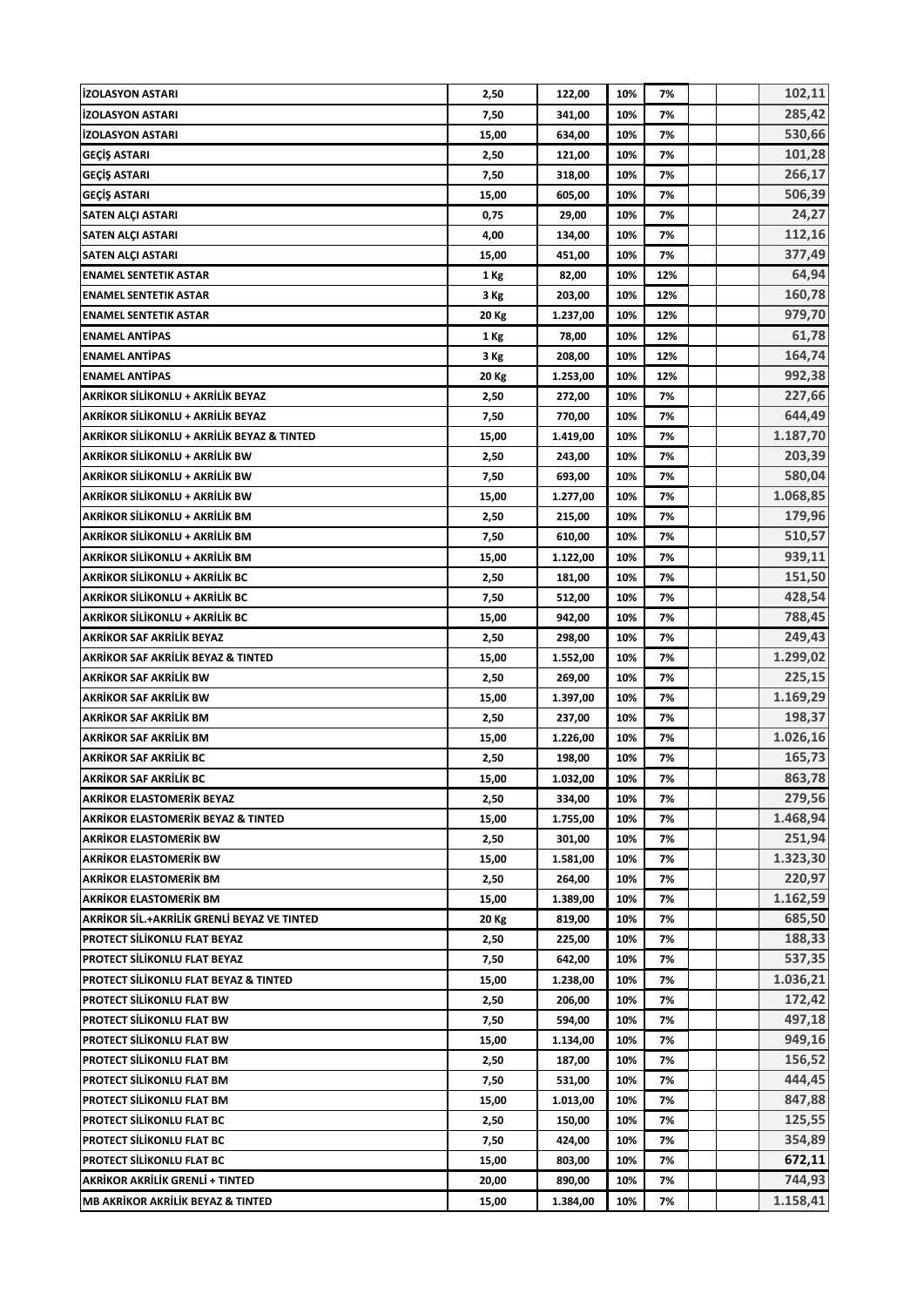| <b>MB AKRİKOR AKRİLİK BW</b>                     | 2,50         | 242,00   | 10% | 7% |     | 202,55   |
|--------------------------------------------------|--------------|----------|-----|----|-----|----------|
| <b>MB AKRİKOR AKRİLİK BW</b>                     | 7,50         | 688,00   | 10% | 7% |     | 575,86   |
| <b>MB AKRİKOR AKRİLİK BW</b>                     | 15,00        | 1.306,00 | 10% | 7% |     | 1.093,12 |
| <b>MB AKRİKOR AKRİLİK BM</b>                     | 2,50         | 202,00   | 10% | 7% |     | 169,07   |
| <b>MB AKRİKOR AKRİLİK BM</b>                     | 7,50         | 570,00   | 10% | 7% |     | 477,09   |
| <b>MB AKRİKOR AKRİLİK BM</b>                     | 15,00        | 1.083,00 | 10% | 7% |     | 906,47   |
| <b>MB AKRİKOR AKRİLİK BC</b>                     | 7,50         | 467,00   | 10% | 7% |     | 390,88   |
| <b>MB AKRİKOR AKRİLİK BC</b>                     | 15,00        | 891,00   | 10% | 7% |     | 745,77   |
| AKR.SİL.+ ÖRTÜCÜ ASTAR                           | 2,50         | 145,00   | 10% | 7% |     | 121,37   |
| AKR.SİL.+ ÖRTÜCÜ ASTAR                           | 10 Kg        | 341,00   | 10% | 7% |     | 285,42   |
| AKR.SİL.+ ÖRTÜCÜ ASTAR                           | 20 Kg        | 642,00   | 10% | 7% |     | 537,35   |
| <b>AKRİKOR SİLİKONLU ASTAR</b>                   | 4,00         | 222,00   | 10% | 7% |     | 185,81   |
| <b>AKRİKOR SİLİKONLU ASTAR</b>                   | 12,50        | 658,00   | 10% | 7% |     | 550,75   |
| AKR.ANTİ ALKALİ + ÖRTÜCÜ ASTAR                   | 2,50         | 162,00   | 10% | 7% |     | 135,59   |
| AKR.ANTİ ALKALİ + ÖRTÜCÜ ASTAR                   | 12,50        | 714,00   | 10% | 7% |     | 597,62   |
| AS BRÜT BETON ASTARI VE DEKORATİF KAPLAMA ASTARI | 15 Kg        | 400,00   | 10% | 7% |     | 334,80   |
| DIS CEPHE MACUN                                  | 4,5 Kg       | 113,00   | 10% | 7% |     | 94,58    |
| DIS CEPHE MACUN                                  | 25 Kg        | 508,00   | 10% | 7% |     | 425,20   |
| WB1                                              | 1,00         | 371,00   | 10% | 7% | 10% | 279,47   |
| WB3                                              | 1,00         | 371,00   | 10% | 7% | 10% | 279,47   |
| WG1                                              | 1,00         | 371,00   | 10% | 7% | 10% | 279,47   |
| WO3                                              | 1,00         | 371,00   | 10% | 7% | 10% | 279,47   |
| WR1                                              | 1,00         | 371,00   | 10% | 7% | 10% | 279,47   |
| WR <sub>2</sub>                                  | 1,00         | 371,00   | 10% | 7% | 10% | 279,47   |
| WR5                                              | 1,00         | 371,00   | 10% | 7% | 10% | 279,47   |
| <b>WTR</b>                                       | 1,00         | 371,00   | 10% | 7% | 10% | 279,47   |
| <b>WTY</b>                                       | 1,00         | 371,00   | 10% | 7% | 10% | 279,47   |
| WV1                                              | 1,00         | 371,00   | 10% | 7% | 10% | 279,47   |
| WV <sub>2</sub>                                  | 1,00         | 371,00   | 10% | 7% | 10% | 279,47   |
| WW1                                              | 1,00         | 371,00   | 10% | 7% | 10% | 279,47   |
| WY1                                              | 1,00         | 371,00   | 10% | 7% | 10% | 279,47   |
| WY2                                              | 1,00         | 371,00   | 10% | 7% | 10% | 279,47   |
| WY3                                              | 1,00         | 371,00   | 10% | 7% | 10% | 279,47   |
| WZ1                                              | 1,00         | 371,00   | 10% | 7% | 10% | 279,47   |
| FI SILIKONLU IPEK MAT BEYAZ                      | 3,5 KG       | 170,00   | 10% | 7% |     | 142,29   |
| FI SILIKONLU IPEK MAT BEYAZ                      | 10 KG        | 429,00   | 10% | 7% |     | 359,07   |
| FI SILIKONLU IPEK MAT BEYAZ & TINTED             | 20 KG        | 824,00   | 10% | 7% |     | 689,69   |
| <b>FI SILIKONLU IPEK MAT BW</b>                  | 3,5 KG       | 156,00   | 10% | 7% |     | 130,57   |
| <b>FI SILIKONLU IPEK MAT BW</b>                  | 10 KG        | 405,00   | 10% | 7% |     | 338,99   |
| FI SILIKONLU IPEK MAT BW                         | 20 KG        | 762,00   | 10% | 7% |     | 637,79   |
| FİT SİLİKONLU BEYAZ                              | 3,5 KG       | 141,00   | 10% | 7% |     | 118,02   |
| FİT SİLİKONLU BEYAZ                              | 10 KG        | 354,00   | 10% | 7% |     | 296,30   |
| FİT SİLİKONLU BEYAZ & TINTED                     | 20 KG        | 682,00   | 10% | 7% |     | 570,83   |
| <b>FIT SILIKONLU BW</b>                          | 3,5 KG       | 130,00   | 10% | 7% |     | 108,81   |
| FİT SİLİKONLU BW                                 | <b>10 KG</b> | 334,00   | 10% | 7% |     | 279,56   |
| FİT SİLİKONLU BW                                 | 20 KG        | 630,00   | 10% | 7% |     | 527,31   |
| FİT SİLİKONLU BM                                 | 3,5 KG       | 126,00   | 10% | 7% |     | 105,46   |
| FİT SİLİKONLU BM                                 | 10 KG        | 326,00   | 10% | 7% |     | 272,86   |
| <b>FIT SILIKONLU BM</b>                          | 20 KG        | 619,00   | 10% | 7% |     | 518,10   |
| FİT PLASTİK MAT BEYAZ                            | 3,5 KG       | 109,00   | 10% | 7% |     | 91,23    |
| FİT PLASTİK MAT BEYAZ                            | 10 KG        | 278,00   | 10% | 7% |     | 232,69   |
| FIT PLASTIK MAT BEYAZ & TINTED                   | 20 KG        | 523,00   | 10% | 7% |     | 437,75   |
| FİT PLASTİK MAT BW                               | 3,5 KG       | 98,00    | 10% | 7% |     | 82,03    |
| FIT PLASTIK MAT BW                               | 10 KG        | 258,00   | 10% | 7% |     | 215,95   |
| FİT PLASTİK MAT BW                               | 20 KG        | 490,00   | 10% | 7% |     | 410,13   |
| FİT PLASTİK MAT BM                               | 3,5 KG       | 95,00    | 10% | 7% |     | 79,52    |
| FİT PLASTİK MAT BM                               | 10 KG        | 253,00   | 10% | 7% |     | 211,76   |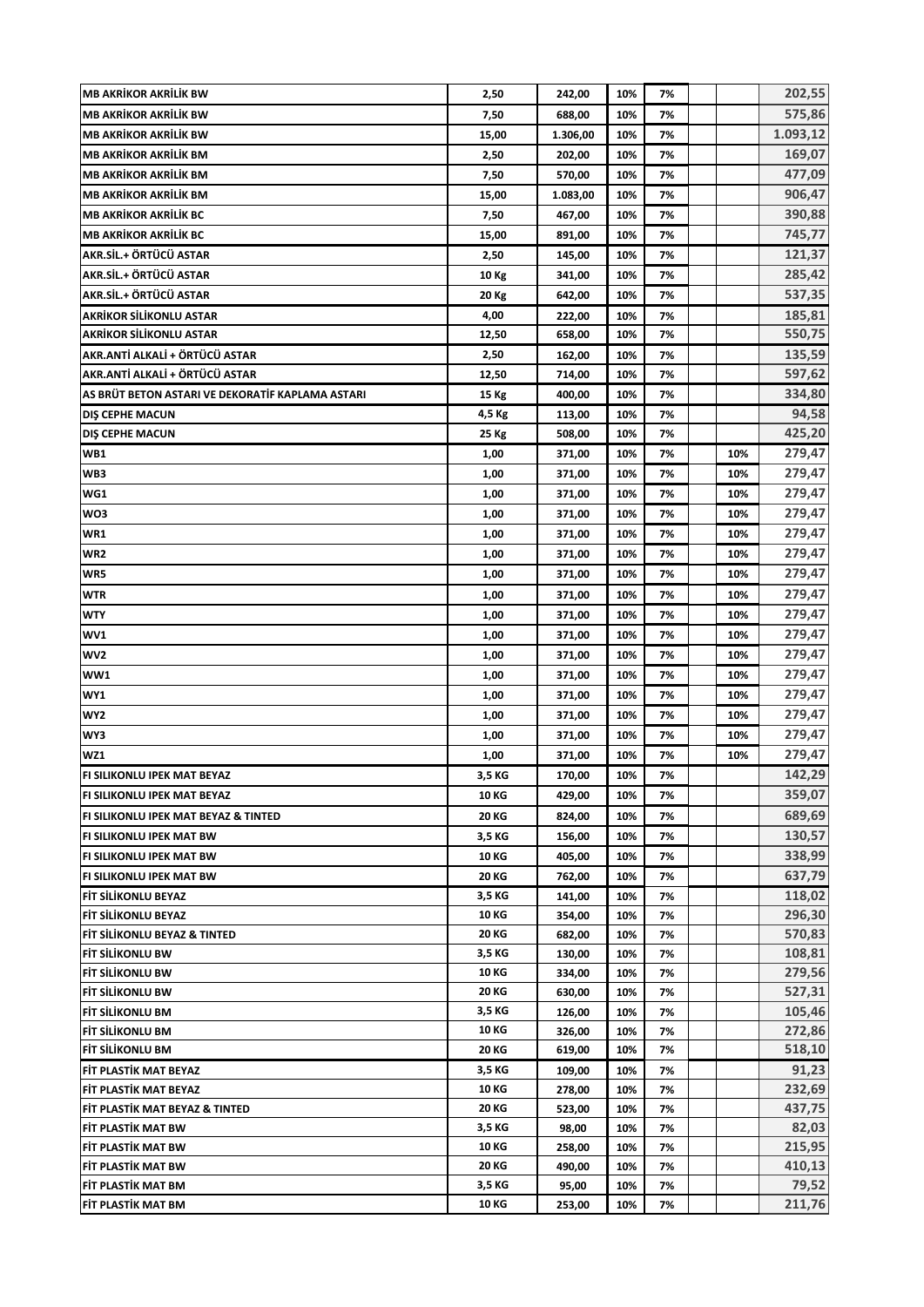| 58,59<br><b>FİT TAVAN</b><br>3,5 KG<br>70,00<br>10%<br>7%<br>232,69<br><b>FIT TAVAN</b><br>17,5 KG<br>278,00<br>10%<br>7%<br>FİT EXTRA TAVAN (Yeni)<br>3,5 KG<br>58,59<br>10%<br>7%<br>70,00<br>FİT EXTRA TAVAN (Yeni)<br>232,69<br>17,5 KG<br>278,00<br>10%<br>7%<br>FİT ÖRTÜCÜ ASTAR İÇ CEPHE<br>75,33<br>3,5 KG<br>10%<br>7%<br>90,00<br>FİT ÖRTÜCÜ ASTAR İÇ CEPHE<br>10%<br>7%<br>20 KG<br>432,00<br>100,44<br>FİT SİLİKONLU ÖRTÜCÜ ASTAR DIŞ CEOHE<br>3,5 KG<br>120,00<br>10%<br>7%<br>FİT SİLİKONLU ÖRTÜCÜ ASTAR DIŞ CEPHE<br>486,30<br>7%<br>20 KG<br>581,00<br>10%<br>FİT SİLİKONLU FLAT BEYAZ<br>2,50<br>10%<br>179,00<br>7%<br>FİT SİLİKONLU FLAT BEYAZ<br>7,50<br>10%<br>7%<br>522,00<br>FİT SİLİKONLU FLAT BEYAZ & TINTED<br>15,00<br>960,00<br>10%<br>7%<br><b>FİT SİLİKONLU FLAT BW</b><br>2,50<br>10%<br>7%<br>166,00<br><b>FİT SİLİKONLU FLAT BW</b><br>7,50<br>482,00<br>10%<br>7%<br><b>FİT SİLİKONLU FLAT BW</b><br>15,00<br>10%<br>7%<br>885,00<br>FİT SİLİKONLU FLAT BM<br>2,50<br>7%<br>162,00<br>10%<br>FİT SİLİKONLU FLAT BM<br>7,50<br>458,00<br>10%<br>7%<br>FİT SİLİKONLU FLAT BM<br>15,00<br>10%<br>7%<br>851,00<br><b>FIT SILIKONLU FLAT BC</b><br>2,50<br>134,00<br>10%<br>7%<br><b>FIT SILIKONLU FLAT BC</b><br>7,50<br>10%<br>7%<br>394,00<br>613,52<br><b>FIT SILIKONLU FLAT BC</b><br>15,00<br>733,00<br>10%<br>7%<br><b>18 KG</b><br>FİT SİLİKONLU GRENLİ BEYAZ & TINTED<br>723,00<br>10%<br>7%<br>FİT SİLİKONLU GRENLİ BW<br><b>18 KG</b><br>702,00<br>10%<br>7%<br>FİT SİLİKONLU GRENLİ BM<br><b>18 KG</b><br>640,00<br>10%<br>7%<br>FİT SİLİKONLU GRENLİ BC<br><b>18 KG</b><br>10%<br>7%<br>603,00<br>CUPRİNOL WOODART ULTRA VERNİKLİ AHŞAP BAKIM ÜRÜNÜ<br>0,75<br>159,00<br>10%<br>12%<br>CUPRİNOL WOODART ULTRA VERNİKLİ AHŞAP BAKIM ÜRÜNÜ<br>2,50<br>466,00<br>10%<br>12%<br>CUPRİNOL WOODART ULTRA VERNİKLİ AHŞAP BAKIM ÜRÜNÜ<br>5,00<br>889,00<br>10%<br>12%<br>CUPRİNOL WOODART ULTRA VERNİKLİ AHŞAP BAKIM ÜRÜNÜ-ŞEFFAF<br>0,75<br>143,00<br>10%<br>12%<br>CUPRİNOL WOODART ULTRA VERNİKLİ AHŞAP BAKIM ÜRÜNÜ-ŞEFFAF<br>2,50<br>421,00<br>10%<br>12%<br>CUPRİNOL WOODART ULTRA SU BAZLI OPAK AHŞAP BAKIM ÜRÜNÜ(BAZ)<br>1,00<br>284,00<br>10%<br>12%<br>CUPRİNOL WOODART ULTRA SU BAZLI OPAK AHŞAP BAKIM ÜRÜNÜ(BAZ)<br>2,50<br>576,00<br>10%<br>12%<br>CUPRİNOL WOODART ULTRA SU BAZLI VERNİKLİ AHŞAP BAKIM ÜRÜNÜ<br>2,50<br>769,00<br>10%<br>12%<br>CUPRİNOL WOODART CLASSİC VERNİKLİ AHŞAP BAKIM ÜRÜNÜ<br>0,75<br>10%<br>12%<br>105,00<br>CUPRİNOL WOODART CLASSİC VERNİKLİ AHŞAP BAKIM ÜRÜNÜ<br>2,50<br>293,00<br>10%<br>12%<br>CUPRİNOL WOODART CLASSİC VERNİKLİ AHŞAP BAKIM ÜRÜNÜ<br>15,00<br>1.544,00<br>12%<br>10%<br>CUPRİNOL WOODART CLASSİC VERNİKLİ AHŞAP BAKIM ÜRÜNÜ-NATUREL<br>0,75<br>90,00<br>10%<br>12%<br>CUPRİNOL WOODART CLASSİC VERNİKLİ AHŞAP BAKIM ÜRÜNÜ-NATUREL<br>2,50<br>250,00<br>10%<br>12%<br>CUPRİNOL WOODART CLASSİC VERNİKLİ AHŞAP BAKIM ÜRÜNÜ-NATUREL<br>15,00<br>1.323,00<br>10%<br>12%<br><b>CUPRINOL WOODART CLASSIC YAT VERNIK PARLAK</b><br>0,75<br>10%<br>12%<br>112,00<br><b>CUPRINOL WOODART CLASSIC YAT VERNIK PARLAK</b><br>2,50<br>284,00<br>10%<br>12%<br><b>CUPRINOL WOODART CLASSIC YAT VERNIK PARLAK</b><br>12,00<br>1.345,00<br>10%<br>12%<br><b>CUPRINOL WOODART CLASSIC YAT VERNIK YARIMAT</b><br>0,75<br>110,00<br>10%<br>12%<br><b>CUPRINOL WOODART CLASSIC YAT VERNIK YARIMAT</b><br>2,50<br>308,00<br>10%<br>12%<br><b>SİLVARNİS YAT VERNİK</b><br>2,50<br>745,00<br>10%<br>12%<br><b>CUPRINOL SILVATANE CLASSIC PARKE VERNIK PARLAK</b><br>0,75<br>99,00<br>10%<br>12%<br><b>CUPRINOL SILVATANE CLASSIC PARKE VERNIK PARLAK</b><br>2,50<br>277,00<br>10%<br>12%<br><b>CUPRINOL SILVATANE CLASSIC PARKE VERNIK PARLAK</b><br>12,00<br>1.422,00<br>10%<br>12%<br><b>CUPRINOL SILVATANE CLASSIC PARKE VERNIK YARIMAT</b><br>0,75<br>110,00<br>10%<br>12%<br><b>CUPRINOL SILVATANE CLASSIC PARKE VERNIK YARIMAT</b><br>2,50<br>302,00<br>10%<br>12%<br><b>CUPRINOL SILVATANE CLASSIC PARKE VERNIK YARIMAT</b><br>12,00<br>1.422,00<br>10%<br>12%<br><b>CUPRINOL SILVATANE CLASSIC PARKE VERNIK MAT</b><br>0,75<br>10%<br>12%<br>117,00<br><b>CUPRINOL SILVATANE CLASSIC PARKE VERNIK MAT</b><br>2,50<br>328,00<br>10%<br>12%<br><b>CUPRINOL SILVATANE CLASSIC PARKE VERNIK MAT</b><br>12,00<br>1.532,00<br>10%<br>12%<br><b>CUPRINOL CLASSIC PARKE VERNIK PARLAK</b><br>0,75<br>104,00<br>10%<br>12%<br><b>CUPRINOL CLASSIC PARKE VERNIK PARLAK</b><br>2,50<br>281,00<br>10%<br>12% | <b>FIT PLASTIK MAT BM</b> | <b>20 KG</b> | 478,00 | 10% | 7% |  | 400,09 |
|----------------------------------------------------------------------------------------------------------------------------------------------------------------------------------------------------------------------------------------------------------------------------------------------------------------------------------------------------------------------------------------------------------------------------------------------------------------------------------------------------------------------------------------------------------------------------------------------------------------------------------------------------------------------------------------------------------------------------------------------------------------------------------------------------------------------------------------------------------------------------------------------------------------------------------------------------------------------------------------------------------------------------------------------------------------------------------------------------------------------------------------------------------------------------------------------------------------------------------------------------------------------------------------------------------------------------------------------------------------------------------------------------------------------------------------------------------------------------------------------------------------------------------------------------------------------------------------------------------------------------------------------------------------------------------------------------------------------------------------------------------------------------------------------------------------------------------------------------------------------------------------------------------------------------------------------------------------------------------------------------------------------------------------------------------------------------------------------------------------------------------------------------------------------------------------------------------------------------------------------------------------------------------------------------------------------------------------------------------------------------------------------------------------------------------------------------------------------------------------------------------------------------------------------------------------------------------------------------------------------------------------------------------------------------------------------------------------------------------------------------------------------------------------------------------------------------------------------------------------------------------------------------------------------------------------------------------------------------------------------------------------------------------------------------------------------------------------------------------------------------------------------------------------------------------------------------------------------------------------------------------------------------------------------------------------------------------------------------------------------------------------------------------------------------------------------------------------------------------------------------------------------------------------------------------------------------------------------------------------------------------------------------------------------------------------------------------------------------------------------------------------------------------------------------------------------------------------------------------------------------------------------------------------------------------------------------------------------------------------------------------------------------------------------------------------------------------------------------------------------------------------------------------------------------------------------------------------------------------------------------------------------------------------------------------------------------------------------------------------------------------------------------------------------------------------------------------------------------------|---------------------------|--------------|--------|-----|----|--|--------|
|                                                                                                                                                                                                                                                                                                                                                                                                                                                                                                                                                                                                                                                                                                                                                                                                                                                                                                                                                                                                                                                                                                                                                                                                                                                                                                                                                                                                                                                                                                                                                                                                                                                                                                                                                                                                                                                                                                                                                                                                                                                                                                                                                                                                                                                                                                                                                                                                                                                                                                                                                                                                                                                                                                                                                                                                                                                                                                                                                                                                                                                                                                                                                                                                                                                                                                                                                                                                                                                                                                                                                                                                                                                                                                                                                                                                                                                                                                                                                                                                                                                                                                                                                                                                                                                                                                                                                                                                                                                                                  |                           |              |        |     |    |  |        |
|                                                                                                                                                                                                                                                                                                                                                                                                                                                                                                                                                                                                                                                                                                                                                                                                                                                                                                                                                                                                                                                                                                                                                                                                                                                                                                                                                                                                                                                                                                                                                                                                                                                                                                                                                                                                                                                                                                                                                                                                                                                                                                                                                                                                                                                                                                                                                                                                                                                                                                                                                                                                                                                                                                                                                                                                                                                                                                                                                                                                                                                                                                                                                                                                                                                                                                                                                                                                                                                                                                                                                                                                                                                                                                                                                                                                                                                                                                                                                                                                                                                                                                                                                                                                                                                                                                                                                                                                                                                                                  |                           |              |        |     |    |  |        |
|                                                                                                                                                                                                                                                                                                                                                                                                                                                                                                                                                                                                                                                                                                                                                                                                                                                                                                                                                                                                                                                                                                                                                                                                                                                                                                                                                                                                                                                                                                                                                                                                                                                                                                                                                                                                                                                                                                                                                                                                                                                                                                                                                                                                                                                                                                                                                                                                                                                                                                                                                                                                                                                                                                                                                                                                                                                                                                                                                                                                                                                                                                                                                                                                                                                                                                                                                                                                                                                                                                                                                                                                                                                                                                                                                                                                                                                                                                                                                                                                                                                                                                                                                                                                                                                                                                                                                                                                                                                                                  |                           |              |        |     |    |  |        |
|                                                                                                                                                                                                                                                                                                                                                                                                                                                                                                                                                                                                                                                                                                                                                                                                                                                                                                                                                                                                                                                                                                                                                                                                                                                                                                                                                                                                                                                                                                                                                                                                                                                                                                                                                                                                                                                                                                                                                                                                                                                                                                                                                                                                                                                                                                                                                                                                                                                                                                                                                                                                                                                                                                                                                                                                                                                                                                                                                                                                                                                                                                                                                                                                                                                                                                                                                                                                                                                                                                                                                                                                                                                                                                                                                                                                                                                                                                                                                                                                                                                                                                                                                                                                                                                                                                                                                                                                                                                                                  |                           |              |        |     |    |  |        |
| 361,58<br>149,82<br>436,91<br>803,52<br>138,94<br>403,43<br>740,75<br>135,59<br>383,35<br>712,29<br>112,16<br>329,78<br>605,15<br>587,57<br>535,68<br>504,71<br>125,93<br>369,07<br>704,09<br>113,26<br>333,43<br>224,93<br>456,19<br>609,05<br>83,16<br>232,06<br>1.222,85<br>71,28<br>198,00<br>1.047,82<br>88,70<br>224,93<br>1.065,24<br>87,12<br>243,94<br>590,04<br>78,41<br>219,38<br>1.126,22<br>87,12<br>239,18<br>1.126,22<br>92,66<br>259,78<br>1.213,34<br>82,37<br>222,55                                                                                                                                                                                                                                                                                                                                                                                                                                                                                                                                                                                                                                                                                                                                                                                                                                                                                                                                                                                                                                                                                                                                                                                                                                                                                                                                                                                                                                                                                                                                                                                                                                                                                                                                                                                                                                                                                                                                                                                                                                                                                                                                                                                                                                                                                                                                                                                                                                                                                                                                                                                                                                                                                                                                                                                                                                                                                                                                                                                                                                                                                                                                                                                                                                                                                                                                                                                                                                                                                                                                                                                                                                                                                                                                                                                                                                                                                                                                                                                           |                           |              |        |     |    |  |        |
|                                                                                                                                                                                                                                                                                                                                                                                                                                                                                                                                                                                                                                                                                                                                                                                                                                                                                                                                                                                                                                                                                                                                                                                                                                                                                                                                                                                                                                                                                                                                                                                                                                                                                                                                                                                                                                                                                                                                                                                                                                                                                                                                                                                                                                                                                                                                                                                                                                                                                                                                                                                                                                                                                                                                                                                                                                                                                                                                                                                                                                                                                                                                                                                                                                                                                                                                                                                                                                                                                                                                                                                                                                                                                                                                                                                                                                                                                                                                                                                                                                                                                                                                                                                                                                                                                                                                                                                                                                                                                  |                           |              |        |     |    |  |        |
|                                                                                                                                                                                                                                                                                                                                                                                                                                                                                                                                                                                                                                                                                                                                                                                                                                                                                                                                                                                                                                                                                                                                                                                                                                                                                                                                                                                                                                                                                                                                                                                                                                                                                                                                                                                                                                                                                                                                                                                                                                                                                                                                                                                                                                                                                                                                                                                                                                                                                                                                                                                                                                                                                                                                                                                                                                                                                                                                                                                                                                                                                                                                                                                                                                                                                                                                                                                                                                                                                                                                                                                                                                                                                                                                                                                                                                                                                                                                                                                                                                                                                                                                                                                                                                                                                                                                                                                                                                                                                  |                           |              |        |     |    |  |        |
|                                                                                                                                                                                                                                                                                                                                                                                                                                                                                                                                                                                                                                                                                                                                                                                                                                                                                                                                                                                                                                                                                                                                                                                                                                                                                                                                                                                                                                                                                                                                                                                                                                                                                                                                                                                                                                                                                                                                                                                                                                                                                                                                                                                                                                                                                                                                                                                                                                                                                                                                                                                                                                                                                                                                                                                                                                                                                                                                                                                                                                                                                                                                                                                                                                                                                                                                                                                                                                                                                                                                                                                                                                                                                                                                                                                                                                                                                                                                                                                                                                                                                                                                                                                                                                                                                                                                                                                                                                                                                  |                           |              |        |     |    |  |        |
|                                                                                                                                                                                                                                                                                                                                                                                                                                                                                                                                                                                                                                                                                                                                                                                                                                                                                                                                                                                                                                                                                                                                                                                                                                                                                                                                                                                                                                                                                                                                                                                                                                                                                                                                                                                                                                                                                                                                                                                                                                                                                                                                                                                                                                                                                                                                                                                                                                                                                                                                                                                                                                                                                                                                                                                                                                                                                                                                                                                                                                                                                                                                                                                                                                                                                                                                                                                                                                                                                                                                                                                                                                                                                                                                                                                                                                                                                                                                                                                                                                                                                                                                                                                                                                                                                                                                                                                                                                                                                  |                           |              |        |     |    |  |        |
|                                                                                                                                                                                                                                                                                                                                                                                                                                                                                                                                                                                                                                                                                                                                                                                                                                                                                                                                                                                                                                                                                                                                                                                                                                                                                                                                                                                                                                                                                                                                                                                                                                                                                                                                                                                                                                                                                                                                                                                                                                                                                                                                                                                                                                                                                                                                                                                                                                                                                                                                                                                                                                                                                                                                                                                                                                                                                                                                                                                                                                                                                                                                                                                                                                                                                                                                                                                                                                                                                                                                                                                                                                                                                                                                                                                                                                                                                                                                                                                                                                                                                                                                                                                                                                                                                                                                                                                                                                                                                  |                           |              |        |     |    |  |        |
|                                                                                                                                                                                                                                                                                                                                                                                                                                                                                                                                                                                                                                                                                                                                                                                                                                                                                                                                                                                                                                                                                                                                                                                                                                                                                                                                                                                                                                                                                                                                                                                                                                                                                                                                                                                                                                                                                                                                                                                                                                                                                                                                                                                                                                                                                                                                                                                                                                                                                                                                                                                                                                                                                                                                                                                                                                                                                                                                                                                                                                                                                                                                                                                                                                                                                                                                                                                                                                                                                                                                                                                                                                                                                                                                                                                                                                                                                                                                                                                                                                                                                                                                                                                                                                                                                                                                                                                                                                                                                  |                           |              |        |     |    |  |        |
|                                                                                                                                                                                                                                                                                                                                                                                                                                                                                                                                                                                                                                                                                                                                                                                                                                                                                                                                                                                                                                                                                                                                                                                                                                                                                                                                                                                                                                                                                                                                                                                                                                                                                                                                                                                                                                                                                                                                                                                                                                                                                                                                                                                                                                                                                                                                                                                                                                                                                                                                                                                                                                                                                                                                                                                                                                                                                                                                                                                                                                                                                                                                                                                                                                                                                                                                                                                                                                                                                                                                                                                                                                                                                                                                                                                                                                                                                                                                                                                                                                                                                                                                                                                                                                                                                                                                                                                                                                                                                  |                           |              |        |     |    |  |        |
|                                                                                                                                                                                                                                                                                                                                                                                                                                                                                                                                                                                                                                                                                                                                                                                                                                                                                                                                                                                                                                                                                                                                                                                                                                                                                                                                                                                                                                                                                                                                                                                                                                                                                                                                                                                                                                                                                                                                                                                                                                                                                                                                                                                                                                                                                                                                                                                                                                                                                                                                                                                                                                                                                                                                                                                                                                                                                                                                                                                                                                                                                                                                                                                                                                                                                                                                                                                                                                                                                                                                                                                                                                                                                                                                                                                                                                                                                                                                                                                                                                                                                                                                                                                                                                                                                                                                                                                                                                                                                  |                           |              |        |     |    |  |        |
|                                                                                                                                                                                                                                                                                                                                                                                                                                                                                                                                                                                                                                                                                                                                                                                                                                                                                                                                                                                                                                                                                                                                                                                                                                                                                                                                                                                                                                                                                                                                                                                                                                                                                                                                                                                                                                                                                                                                                                                                                                                                                                                                                                                                                                                                                                                                                                                                                                                                                                                                                                                                                                                                                                                                                                                                                                                                                                                                                                                                                                                                                                                                                                                                                                                                                                                                                                                                                                                                                                                                                                                                                                                                                                                                                                                                                                                                                                                                                                                                                                                                                                                                                                                                                                                                                                                                                                                                                                                                                  |                           |              |        |     |    |  |        |
|                                                                                                                                                                                                                                                                                                                                                                                                                                                                                                                                                                                                                                                                                                                                                                                                                                                                                                                                                                                                                                                                                                                                                                                                                                                                                                                                                                                                                                                                                                                                                                                                                                                                                                                                                                                                                                                                                                                                                                                                                                                                                                                                                                                                                                                                                                                                                                                                                                                                                                                                                                                                                                                                                                                                                                                                                                                                                                                                                                                                                                                                                                                                                                                                                                                                                                                                                                                                                                                                                                                                                                                                                                                                                                                                                                                                                                                                                                                                                                                                                                                                                                                                                                                                                                                                                                                                                                                                                                                                                  |                           |              |        |     |    |  |        |
|                                                                                                                                                                                                                                                                                                                                                                                                                                                                                                                                                                                                                                                                                                                                                                                                                                                                                                                                                                                                                                                                                                                                                                                                                                                                                                                                                                                                                                                                                                                                                                                                                                                                                                                                                                                                                                                                                                                                                                                                                                                                                                                                                                                                                                                                                                                                                                                                                                                                                                                                                                                                                                                                                                                                                                                                                                                                                                                                                                                                                                                                                                                                                                                                                                                                                                                                                                                                                                                                                                                                                                                                                                                                                                                                                                                                                                                                                                                                                                                                                                                                                                                                                                                                                                                                                                                                                                                                                                                                                  |                           |              |        |     |    |  |        |
|                                                                                                                                                                                                                                                                                                                                                                                                                                                                                                                                                                                                                                                                                                                                                                                                                                                                                                                                                                                                                                                                                                                                                                                                                                                                                                                                                                                                                                                                                                                                                                                                                                                                                                                                                                                                                                                                                                                                                                                                                                                                                                                                                                                                                                                                                                                                                                                                                                                                                                                                                                                                                                                                                                                                                                                                                                                                                                                                                                                                                                                                                                                                                                                                                                                                                                                                                                                                                                                                                                                                                                                                                                                                                                                                                                                                                                                                                                                                                                                                                                                                                                                                                                                                                                                                                                                                                                                                                                                                                  |                           |              |        |     |    |  |        |
|                                                                                                                                                                                                                                                                                                                                                                                                                                                                                                                                                                                                                                                                                                                                                                                                                                                                                                                                                                                                                                                                                                                                                                                                                                                                                                                                                                                                                                                                                                                                                                                                                                                                                                                                                                                                                                                                                                                                                                                                                                                                                                                                                                                                                                                                                                                                                                                                                                                                                                                                                                                                                                                                                                                                                                                                                                                                                                                                                                                                                                                                                                                                                                                                                                                                                                                                                                                                                                                                                                                                                                                                                                                                                                                                                                                                                                                                                                                                                                                                                                                                                                                                                                                                                                                                                                                                                                                                                                                                                  |                           |              |        |     |    |  |        |
|                                                                                                                                                                                                                                                                                                                                                                                                                                                                                                                                                                                                                                                                                                                                                                                                                                                                                                                                                                                                                                                                                                                                                                                                                                                                                                                                                                                                                                                                                                                                                                                                                                                                                                                                                                                                                                                                                                                                                                                                                                                                                                                                                                                                                                                                                                                                                                                                                                                                                                                                                                                                                                                                                                                                                                                                                                                                                                                                                                                                                                                                                                                                                                                                                                                                                                                                                                                                                                                                                                                                                                                                                                                                                                                                                                                                                                                                                                                                                                                                                                                                                                                                                                                                                                                                                                                                                                                                                                                                                  |                           |              |        |     |    |  |        |
|                                                                                                                                                                                                                                                                                                                                                                                                                                                                                                                                                                                                                                                                                                                                                                                                                                                                                                                                                                                                                                                                                                                                                                                                                                                                                                                                                                                                                                                                                                                                                                                                                                                                                                                                                                                                                                                                                                                                                                                                                                                                                                                                                                                                                                                                                                                                                                                                                                                                                                                                                                                                                                                                                                                                                                                                                                                                                                                                                                                                                                                                                                                                                                                                                                                                                                                                                                                                                                                                                                                                                                                                                                                                                                                                                                                                                                                                                                                                                                                                                                                                                                                                                                                                                                                                                                                                                                                                                                                                                  |                           |              |        |     |    |  |        |
|                                                                                                                                                                                                                                                                                                                                                                                                                                                                                                                                                                                                                                                                                                                                                                                                                                                                                                                                                                                                                                                                                                                                                                                                                                                                                                                                                                                                                                                                                                                                                                                                                                                                                                                                                                                                                                                                                                                                                                                                                                                                                                                                                                                                                                                                                                                                                                                                                                                                                                                                                                                                                                                                                                                                                                                                                                                                                                                                                                                                                                                                                                                                                                                                                                                                                                                                                                                                                                                                                                                                                                                                                                                                                                                                                                                                                                                                                                                                                                                                                                                                                                                                                                                                                                                                                                                                                                                                                                                                                  |                           |              |        |     |    |  |        |
|                                                                                                                                                                                                                                                                                                                                                                                                                                                                                                                                                                                                                                                                                                                                                                                                                                                                                                                                                                                                                                                                                                                                                                                                                                                                                                                                                                                                                                                                                                                                                                                                                                                                                                                                                                                                                                                                                                                                                                                                                                                                                                                                                                                                                                                                                                                                                                                                                                                                                                                                                                                                                                                                                                                                                                                                                                                                                                                                                                                                                                                                                                                                                                                                                                                                                                                                                                                                                                                                                                                                                                                                                                                                                                                                                                                                                                                                                                                                                                                                                                                                                                                                                                                                                                                                                                                                                                                                                                                                                  |                           |              |        |     |    |  |        |
|                                                                                                                                                                                                                                                                                                                                                                                                                                                                                                                                                                                                                                                                                                                                                                                                                                                                                                                                                                                                                                                                                                                                                                                                                                                                                                                                                                                                                                                                                                                                                                                                                                                                                                                                                                                                                                                                                                                                                                                                                                                                                                                                                                                                                                                                                                                                                                                                                                                                                                                                                                                                                                                                                                                                                                                                                                                                                                                                                                                                                                                                                                                                                                                                                                                                                                                                                                                                                                                                                                                                                                                                                                                                                                                                                                                                                                                                                                                                                                                                                                                                                                                                                                                                                                                                                                                                                                                                                                                                                  |                           |              |        |     |    |  |        |
|                                                                                                                                                                                                                                                                                                                                                                                                                                                                                                                                                                                                                                                                                                                                                                                                                                                                                                                                                                                                                                                                                                                                                                                                                                                                                                                                                                                                                                                                                                                                                                                                                                                                                                                                                                                                                                                                                                                                                                                                                                                                                                                                                                                                                                                                                                                                                                                                                                                                                                                                                                                                                                                                                                                                                                                                                                                                                                                                                                                                                                                                                                                                                                                                                                                                                                                                                                                                                                                                                                                                                                                                                                                                                                                                                                                                                                                                                                                                                                                                                                                                                                                                                                                                                                                                                                                                                                                                                                                                                  |                           |              |        |     |    |  |        |
|                                                                                                                                                                                                                                                                                                                                                                                                                                                                                                                                                                                                                                                                                                                                                                                                                                                                                                                                                                                                                                                                                                                                                                                                                                                                                                                                                                                                                                                                                                                                                                                                                                                                                                                                                                                                                                                                                                                                                                                                                                                                                                                                                                                                                                                                                                                                                                                                                                                                                                                                                                                                                                                                                                                                                                                                                                                                                                                                                                                                                                                                                                                                                                                                                                                                                                                                                                                                                                                                                                                                                                                                                                                                                                                                                                                                                                                                                                                                                                                                                                                                                                                                                                                                                                                                                                                                                                                                                                                                                  |                           |              |        |     |    |  |        |
|                                                                                                                                                                                                                                                                                                                                                                                                                                                                                                                                                                                                                                                                                                                                                                                                                                                                                                                                                                                                                                                                                                                                                                                                                                                                                                                                                                                                                                                                                                                                                                                                                                                                                                                                                                                                                                                                                                                                                                                                                                                                                                                                                                                                                                                                                                                                                                                                                                                                                                                                                                                                                                                                                                                                                                                                                                                                                                                                                                                                                                                                                                                                                                                                                                                                                                                                                                                                                                                                                                                                                                                                                                                                                                                                                                                                                                                                                                                                                                                                                                                                                                                                                                                                                                                                                                                                                                                                                                                                                  |                           |              |        |     |    |  |        |
|                                                                                                                                                                                                                                                                                                                                                                                                                                                                                                                                                                                                                                                                                                                                                                                                                                                                                                                                                                                                                                                                                                                                                                                                                                                                                                                                                                                                                                                                                                                                                                                                                                                                                                                                                                                                                                                                                                                                                                                                                                                                                                                                                                                                                                                                                                                                                                                                                                                                                                                                                                                                                                                                                                                                                                                                                                                                                                                                                                                                                                                                                                                                                                                                                                                                                                                                                                                                                                                                                                                                                                                                                                                                                                                                                                                                                                                                                                                                                                                                                                                                                                                                                                                                                                                                                                                                                                                                                                                                                  |                           |              |        |     |    |  |        |
|                                                                                                                                                                                                                                                                                                                                                                                                                                                                                                                                                                                                                                                                                                                                                                                                                                                                                                                                                                                                                                                                                                                                                                                                                                                                                                                                                                                                                                                                                                                                                                                                                                                                                                                                                                                                                                                                                                                                                                                                                                                                                                                                                                                                                                                                                                                                                                                                                                                                                                                                                                                                                                                                                                                                                                                                                                                                                                                                                                                                                                                                                                                                                                                                                                                                                                                                                                                                                                                                                                                                                                                                                                                                                                                                                                                                                                                                                                                                                                                                                                                                                                                                                                                                                                                                                                                                                                                                                                                                                  |                           |              |        |     |    |  |        |
|                                                                                                                                                                                                                                                                                                                                                                                                                                                                                                                                                                                                                                                                                                                                                                                                                                                                                                                                                                                                                                                                                                                                                                                                                                                                                                                                                                                                                                                                                                                                                                                                                                                                                                                                                                                                                                                                                                                                                                                                                                                                                                                                                                                                                                                                                                                                                                                                                                                                                                                                                                                                                                                                                                                                                                                                                                                                                                                                                                                                                                                                                                                                                                                                                                                                                                                                                                                                                                                                                                                                                                                                                                                                                                                                                                                                                                                                                                                                                                                                                                                                                                                                                                                                                                                                                                                                                                                                                                                                                  |                           |              |        |     |    |  |        |
|                                                                                                                                                                                                                                                                                                                                                                                                                                                                                                                                                                                                                                                                                                                                                                                                                                                                                                                                                                                                                                                                                                                                                                                                                                                                                                                                                                                                                                                                                                                                                                                                                                                                                                                                                                                                                                                                                                                                                                                                                                                                                                                                                                                                                                                                                                                                                                                                                                                                                                                                                                                                                                                                                                                                                                                                                                                                                                                                                                                                                                                                                                                                                                                                                                                                                                                                                                                                                                                                                                                                                                                                                                                                                                                                                                                                                                                                                                                                                                                                                                                                                                                                                                                                                                                                                                                                                                                                                                                                                  |                           |              |        |     |    |  |        |
|                                                                                                                                                                                                                                                                                                                                                                                                                                                                                                                                                                                                                                                                                                                                                                                                                                                                                                                                                                                                                                                                                                                                                                                                                                                                                                                                                                                                                                                                                                                                                                                                                                                                                                                                                                                                                                                                                                                                                                                                                                                                                                                                                                                                                                                                                                                                                                                                                                                                                                                                                                                                                                                                                                                                                                                                                                                                                                                                                                                                                                                                                                                                                                                                                                                                                                                                                                                                                                                                                                                                                                                                                                                                                                                                                                                                                                                                                                                                                                                                                                                                                                                                                                                                                                                                                                                                                                                                                                                                                  |                           |              |        |     |    |  |        |
|                                                                                                                                                                                                                                                                                                                                                                                                                                                                                                                                                                                                                                                                                                                                                                                                                                                                                                                                                                                                                                                                                                                                                                                                                                                                                                                                                                                                                                                                                                                                                                                                                                                                                                                                                                                                                                                                                                                                                                                                                                                                                                                                                                                                                                                                                                                                                                                                                                                                                                                                                                                                                                                                                                                                                                                                                                                                                                                                                                                                                                                                                                                                                                                                                                                                                                                                                                                                                                                                                                                                                                                                                                                                                                                                                                                                                                                                                                                                                                                                                                                                                                                                                                                                                                                                                                                                                                                                                                                                                  |                           |              |        |     |    |  |        |
|                                                                                                                                                                                                                                                                                                                                                                                                                                                                                                                                                                                                                                                                                                                                                                                                                                                                                                                                                                                                                                                                                                                                                                                                                                                                                                                                                                                                                                                                                                                                                                                                                                                                                                                                                                                                                                                                                                                                                                                                                                                                                                                                                                                                                                                                                                                                                                                                                                                                                                                                                                                                                                                                                                                                                                                                                                                                                                                                                                                                                                                                                                                                                                                                                                                                                                                                                                                                                                                                                                                                                                                                                                                                                                                                                                                                                                                                                                                                                                                                                                                                                                                                                                                                                                                                                                                                                                                                                                                                                  |                           |              |        |     |    |  |        |
|                                                                                                                                                                                                                                                                                                                                                                                                                                                                                                                                                                                                                                                                                                                                                                                                                                                                                                                                                                                                                                                                                                                                                                                                                                                                                                                                                                                                                                                                                                                                                                                                                                                                                                                                                                                                                                                                                                                                                                                                                                                                                                                                                                                                                                                                                                                                                                                                                                                                                                                                                                                                                                                                                                                                                                                                                                                                                                                                                                                                                                                                                                                                                                                                                                                                                                                                                                                                                                                                                                                                                                                                                                                                                                                                                                                                                                                                                                                                                                                                                                                                                                                                                                                                                                                                                                                                                                                                                                                                                  |                           |              |        |     |    |  |        |
|                                                                                                                                                                                                                                                                                                                                                                                                                                                                                                                                                                                                                                                                                                                                                                                                                                                                                                                                                                                                                                                                                                                                                                                                                                                                                                                                                                                                                                                                                                                                                                                                                                                                                                                                                                                                                                                                                                                                                                                                                                                                                                                                                                                                                                                                                                                                                                                                                                                                                                                                                                                                                                                                                                                                                                                                                                                                                                                                                                                                                                                                                                                                                                                                                                                                                                                                                                                                                                                                                                                                                                                                                                                                                                                                                                                                                                                                                                                                                                                                                                                                                                                                                                                                                                                                                                                                                                                                                                                                                  |                           |              |        |     |    |  |        |
|                                                                                                                                                                                                                                                                                                                                                                                                                                                                                                                                                                                                                                                                                                                                                                                                                                                                                                                                                                                                                                                                                                                                                                                                                                                                                                                                                                                                                                                                                                                                                                                                                                                                                                                                                                                                                                                                                                                                                                                                                                                                                                                                                                                                                                                                                                                                                                                                                                                                                                                                                                                                                                                                                                                                                                                                                                                                                                                                                                                                                                                                                                                                                                                                                                                                                                                                                                                                                                                                                                                                                                                                                                                                                                                                                                                                                                                                                                                                                                                                                                                                                                                                                                                                                                                                                                                                                                                                                                                                                  |                           |              |        |     |    |  |        |
|                                                                                                                                                                                                                                                                                                                                                                                                                                                                                                                                                                                                                                                                                                                                                                                                                                                                                                                                                                                                                                                                                                                                                                                                                                                                                                                                                                                                                                                                                                                                                                                                                                                                                                                                                                                                                                                                                                                                                                                                                                                                                                                                                                                                                                                                                                                                                                                                                                                                                                                                                                                                                                                                                                                                                                                                                                                                                                                                                                                                                                                                                                                                                                                                                                                                                                                                                                                                                                                                                                                                                                                                                                                                                                                                                                                                                                                                                                                                                                                                                                                                                                                                                                                                                                                                                                                                                                                                                                                                                  |                           |              |        |     |    |  |        |
|                                                                                                                                                                                                                                                                                                                                                                                                                                                                                                                                                                                                                                                                                                                                                                                                                                                                                                                                                                                                                                                                                                                                                                                                                                                                                                                                                                                                                                                                                                                                                                                                                                                                                                                                                                                                                                                                                                                                                                                                                                                                                                                                                                                                                                                                                                                                                                                                                                                                                                                                                                                                                                                                                                                                                                                                                                                                                                                                                                                                                                                                                                                                                                                                                                                                                                                                                                                                                                                                                                                                                                                                                                                                                                                                                                                                                                                                                                                                                                                                                                                                                                                                                                                                                                                                                                                                                                                                                                                                                  |                           |              |        |     |    |  |        |
|                                                                                                                                                                                                                                                                                                                                                                                                                                                                                                                                                                                                                                                                                                                                                                                                                                                                                                                                                                                                                                                                                                                                                                                                                                                                                                                                                                                                                                                                                                                                                                                                                                                                                                                                                                                                                                                                                                                                                                                                                                                                                                                                                                                                                                                                                                                                                                                                                                                                                                                                                                                                                                                                                                                                                                                                                                                                                                                                                                                                                                                                                                                                                                                                                                                                                                                                                                                                                                                                                                                                                                                                                                                                                                                                                                                                                                                                                                                                                                                                                                                                                                                                                                                                                                                                                                                                                                                                                                                                                  |                           |              |        |     |    |  |        |
|                                                                                                                                                                                                                                                                                                                                                                                                                                                                                                                                                                                                                                                                                                                                                                                                                                                                                                                                                                                                                                                                                                                                                                                                                                                                                                                                                                                                                                                                                                                                                                                                                                                                                                                                                                                                                                                                                                                                                                                                                                                                                                                                                                                                                                                                                                                                                                                                                                                                                                                                                                                                                                                                                                                                                                                                                                                                                                                                                                                                                                                                                                                                                                                                                                                                                                                                                                                                                                                                                                                                                                                                                                                                                                                                                                                                                                                                                                                                                                                                                                                                                                                                                                                                                                                                                                                                                                                                                                                                                  |                           |              |        |     |    |  |        |
|                                                                                                                                                                                                                                                                                                                                                                                                                                                                                                                                                                                                                                                                                                                                                                                                                                                                                                                                                                                                                                                                                                                                                                                                                                                                                                                                                                                                                                                                                                                                                                                                                                                                                                                                                                                                                                                                                                                                                                                                                                                                                                                                                                                                                                                                                                                                                                                                                                                                                                                                                                                                                                                                                                                                                                                                                                                                                                                                                                                                                                                                                                                                                                                                                                                                                                                                                                                                                                                                                                                                                                                                                                                                                                                                                                                                                                                                                                                                                                                                                                                                                                                                                                                                                                                                                                                                                                                                                                                                                  |                           |              |        |     |    |  |        |
|                                                                                                                                                                                                                                                                                                                                                                                                                                                                                                                                                                                                                                                                                                                                                                                                                                                                                                                                                                                                                                                                                                                                                                                                                                                                                                                                                                                                                                                                                                                                                                                                                                                                                                                                                                                                                                                                                                                                                                                                                                                                                                                                                                                                                                                                                                                                                                                                                                                                                                                                                                                                                                                                                                                                                                                                                                                                                                                                                                                                                                                                                                                                                                                                                                                                                                                                                                                                                                                                                                                                                                                                                                                                                                                                                                                                                                                                                                                                                                                                                                                                                                                                                                                                                                                                                                                                                                                                                                                                                  |                           |              |        |     |    |  |        |
|                                                                                                                                                                                                                                                                                                                                                                                                                                                                                                                                                                                                                                                                                                                                                                                                                                                                                                                                                                                                                                                                                                                                                                                                                                                                                                                                                                                                                                                                                                                                                                                                                                                                                                                                                                                                                                                                                                                                                                                                                                                                                                                                                                                                                                                                                                                                                                                                                                                                                                                                                                                                                                                                                                                                                                                                                                                                                                                                                                                                                                                                                                                                                                                                                                                                                                                                                                                                                                                                                                                                                                                                                                                                                                                                                                                                                                                                                                                                                                                                                                                                                                                                                                                                                                                                                                                                                                                                                                                                                  |                           |              |        |     |    |  |        |
|                                                                                                                                                                                                                                                                                                                                                                                                                                                                                                                                                                                                                                                                                                                                                                                                                                                                                                                                                                                                                                                                                                                                                                                                                                                                                                                                                                                                                                                                                                                                                                                                                                                                                                                                                                                                                                                                                                                                                                                                                                                                                                                                                                                                                                                                                                                                                                                                                                                                                                                                                                                                                                                                                                                                                                                                                                                                                                                                                                                                                                                                                                                                                                                                                                                                                                                                                                                                                                                                                                                                                                                                                                                                                                                                                                                                                                                                                                                                                                                                                                                                                                                                                                                                                                                                                                                                                                                                                                                                                  |                           |              |        |     |    |  |        |
|                                                                                                                                                                                                                                                                                                                                                                                                                                                                                                                                                                                                                                                                                                                                                                                                                                                                                                                                                                                                                                                                                                                                                                                                                                                                                                                                                                                                                                                                                                                                                                                                                                                                                                                                                                                                                                                                                                                                                                                                                                                                                                                                                                                                                                                                                                                                                                                                                                                                                                                                                                                                                                                                                                                                                                                                                                                                                                                                                                                                                                                                                                                                                                                                                                                                                                                                                                                                                                                                                                                                                                                                                                                                                                                                                                                                                                                                                                                                                                                                                                                                                                                                                                                                                                                                                                                                                                                                                                                                                  |                           |              |        |     |    |  |        |
|                                                                                                                                                                                                                                                                                                                                                                                                                                                                                                                                                                                                                                                                                                                                                                                                                                                                                                                                                                                                                                                                                                                                                                                                                                                                                                                                                                                                                                                                                                                                                                                                                                                                                                                                                                                                                                                                                                                                                                                                                                                                                                                                                                                                                                                                                                                                                                                                                                                                                                                                                                                                                                                                                                                                                                                                                                                                                                                                                                                                                                                                                                                                                                                                                                                                                                                                                                                                                                                                                                                                                                                                                                                                                                                                                                                                                                                                                                                                                                                                                                                                                                                                                                                                                                                                                                                                                                                                                                                                                  |                           |              |        |     |    |  |        |
|                                                                                                                                                                                                                                                                                                                                                                                                                                                                                                                                                                                                                                                                                                                                                                                                                                                                                                                                                                                                                                                                                                                                                                                                                                                                                                                                                                                                                                                                                                                                                                                                                                                                                                                                                                                                                                                                                                                                                                                                                                                                                                                                                                                                                                                                                                                                                                                                                                                                                                                                                                                                                                                                                                                                                                                                                                                                                                                                                                                                                                                                                                                                                                                                                                                                                                                                                                                                                                                                                                                                                                                                                                                                                                                                                                                                                                                                                                                                                                                                                                                                                                                                                                                                                                                                                                                                                                                                                                                                                  |                           |              |        |     |    |  |        |
|                                                                                                                                                                                                                                                                                                                                                                                                                                                                                                                                                                                                                                                                                                                                                                                                                                                                                                                                                                                                                                                                                                                                                                                                                                                                                                                                                                                                                                                                                                                                                                                                                                                                                                                                                                                                                                                                                                                                                                                                                                                                                                                                                                                                                                                                                                                                                                                                                                                                                                                                                                                                                                                                                                                                                                                                                                                                                                                                                                                                                                                                                                                                                                                                                                                                                                                                                                                                                                                                                                                                                                                                                                                                                                                                                                                                                                                                                                                                                                                                                                                                                                                                                                                                                                                                                                                                                                                                                                                                                  |                           |              |        |     |    |  |        |
|                                                                                                                                                                                                                                                                                                                                                                                                                                                                                                                                                                                                                                                                                                                                                                                                                                                                                                                                                                                                                                                                                                                                                                                                                                                                                                                                                                                                                                                                                                                                                                                                                                                                                                                                                                                                                                                                                                                                                                                                                                                                                                                                                                                                                                                                                                                                                                                                                                                                                                                                                                                                                                                                                                                                                                                                                                                                                                                                                                                                                                                                                                                                                                                                                                                                                                                                                                                                                                                                                                                                                                                                                                                                                                                                                                                                                                                                                                                                                                                                                                                                                                                                                                                                                                                                                                                                                                                                                                                                                  |                           |              |        |     |    |  |        |
|                                                                                                                                                                                                                                                                                                                                                                                                                                                                                                                                                                                                                                                                                                                                                                                                                                                                                                                                                                                                                                                                                                                                                                                                                                                                                                                                                                                                                                                                                                                                                                                                                                                                                                                                                                                                                                                                                                                                                                                                                                                                                                                                                                                                                                                                                                                                                                                                                                                                                                                                                                                                                                                                                                                                                                                                                                                                                                                                                                                                                                                                                                                                                                                                                                                                                                                                                                                                                                                                                                                                                                                                                                                                                                                                                                                                                                                                                                                                                                                                                                                                                                                                                                                                                                                                                                                                                                                                                                                                                  |                           |              |        |     |    |  |        |
|                                                                                                                                                                                                                                                                                                                                                                                                                                                                                                                                                                                                                                                                                                                                                                                                                                                                                                                                                                                                                                                                                                                                                                                                                                                                                                                                                                                                                                                                                                                                                                                                                                                                                                                                                                                                                                                                                                                                                                                                                                                                                                                                                                                                                                                                                                                                                                                                                                                                                                                                                                                                                                                                                                                                                                                                                                                                                                                                                                                                                                                                                                                                                                                                                                                                                                                                                                                                                                                                                                                                                                                                                                                                                                                                                                                                                                                                                                                                                                                                                                                                                                                                                                                                                                                                                                                                                                                                                                                                                  |                           |              |        |     |    |  |        |
|                                                                                                                                                                                                                                                                                                                                                                                                                                                                                                                                                                                                                                                                                                                                                                                                                                                                                                                                                                                                                                                                                                                                                                                                                                                                                                                                                                                                                                                                                                                                                                                                                                                                                                                                                                                                                                                                                                                                                                                                                                                                                                                                                                                                                                                                                                                                                                                                                                                                                                                                                                                                                                                                                                                                                                                                                                                                                                                                                                                                                                                                                                                                                                                                                                                                                                                                                                                                                                                                                                                                                                                                                                                                                                                                                                                                                                                                                                                                                                                                                                                                                                                                                                                                                                                                                                                                                                                                                                                                                  |                           |              |        |     |    |  |        |
|                                                                                                                                                                                                                                                                                                                                                                                                                                                                                                                                                                                                                                                                                                                                                                                                                                                                                                                                                                                                                                                                                                                                                                                                                                                                                                                                                                                                                                                                                                                                                                                                                                                                                                                                                                                                                                                                                                                                                                                                                                                                                                                                                                                                                                                                                                                                                                                                                                                                                                                                                                                                                                                                                                                                                                                                                                                                                                                                                                                                                                                                                                                                                                                                                                                                                                                                                                                                                                                                                                                                                                                                                                                                                                                                                                                                                                                                                                                                                                                                                                                                                                                                                                                                                                                                                                                                                                                                                                                                                  |                           |              |        |     |    |  |        |
|                                                                                                                                                                                                                                                                                                                                                                                                                                                                                                                                                                                                                                                                                                                                                                                                                                                                                                                                                                                                                                                                                                                                                                                                                                                                                                                                                                                                                                                                                                                                                                                                                                                                                                                                                                                                                                                                                                                                                                                                                                                                                                                                                                                                                                                                                                                                                                                                                                                                                                                                                                                                                                                                                                                                                                                                                                                                                                                                                                                                                                                                                                                                                                                                                                                                                                                                                                                                                                                                                                                                                                                                                                                                                                                                                                                                                                                                                                                                                                                                                                                                                                                                                                                                                                                                                                                                                                                                                                                                                  |                           |              |        |     |    |  |        |
|                                                                                                                                                                                                                                                                                                                                                                                                                                                                                                                                                                                                                                                                                                                                                                                                                                                                                                                                                                                                                                                                                                                                                                                                                                                                                                                                                                                                                                                                                                                                                                                                                                                                                                                                                                                                                                                                                                                                                                                                                                                                                                                                                                                                                                                                                                                                                                                                                                                                                                                                                                                                                                                                                                                                                                                                                                                                                                                                                                                                                                                                                                                                                                                                                                                                                                                                                                                                                                                                                                                                                                                                                                                                                                                                                                                                                                                                                                                                                                                                                                                                                                                                                                                                                                                                                                                                                                                                                                                                                  |                           |              |        |     |    |  |        |